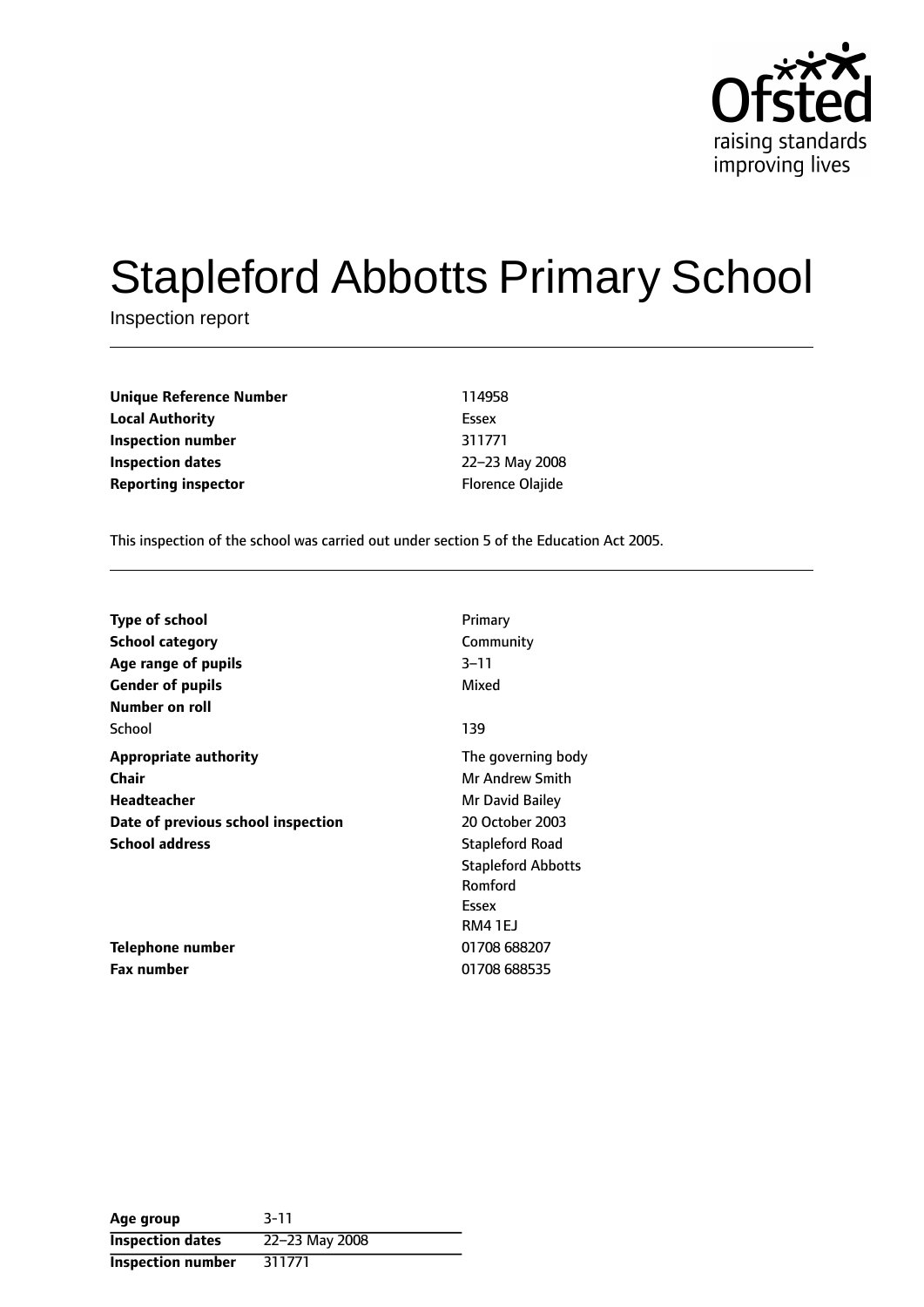.

© Crown copyright 2008

#### Website: www.ofsted.gov.uk

This document may be reproduced in whole or in part for non-commercial educational purposes, provided that the information quoted is reproduced without adaptation and the source and date of publication are stated.

Further copies of this report are obtainable from the school. Under the Education Act 2005, the school must provide a copy of this report free of charge to certain categories of people. A charge not exceeding the full cost of reproduction may be made for any other copies supplied.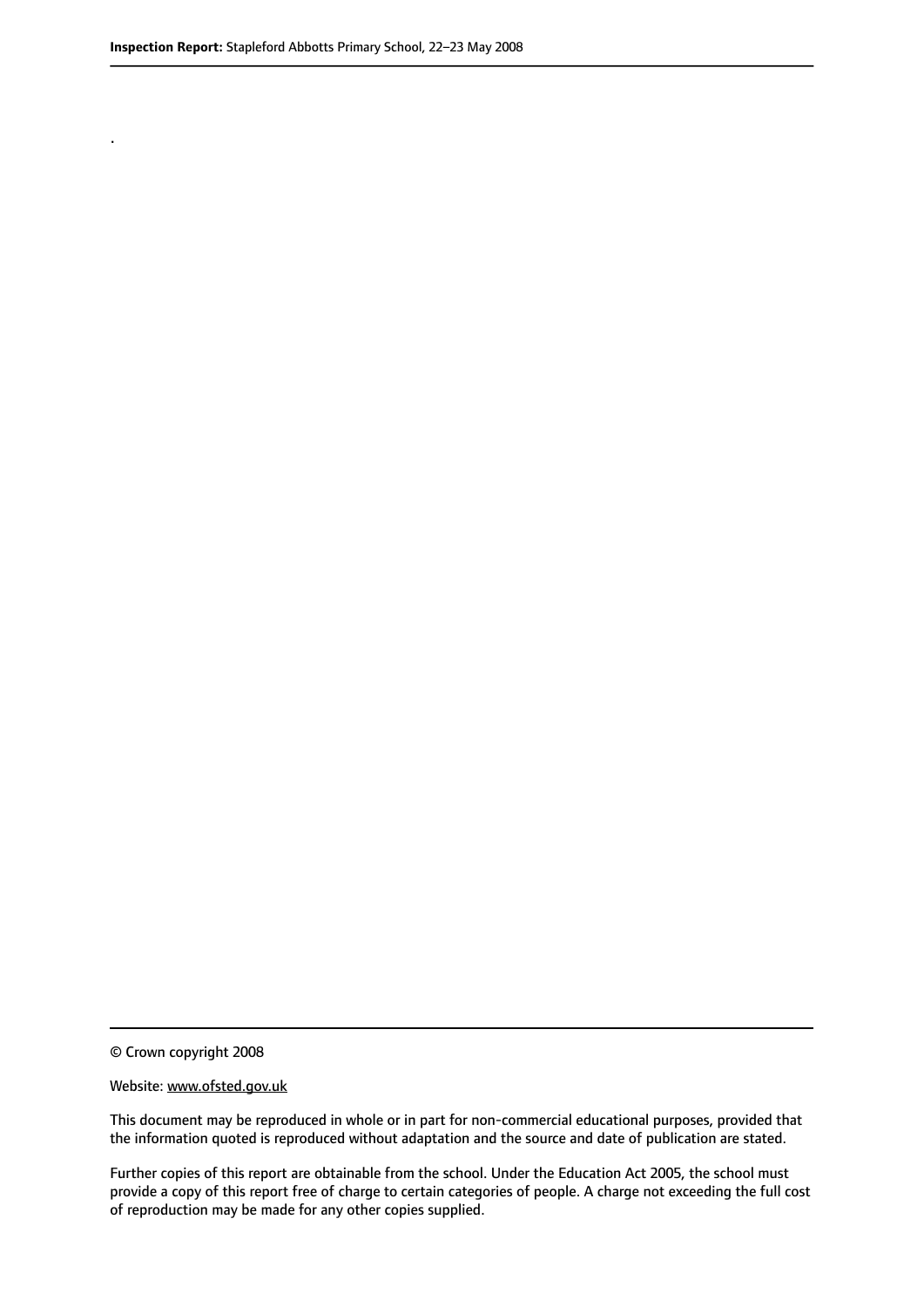# **Introduction**

The inspection was carried out by an Additional Inspector.

#### **Description of the school**

This smaller than average school serves the rural village of Stapleford Abbotts near Romford. The vast majority of pupils are from a White British background. Very few are at the early stages of learning English and less than a tenth are entitled to free school meals. The proportion of pupils with learning difficulties or disabilities is well above average, although none have a statement of educational need. Children enter the school with skills, knowledge and understanding that are similar to those expected for their age.

#### **Key for inspection grades**

| Grade 1 | Outstanding  |
|---------|--------------|
| Grade 2 | Good         |
| Grade 3 | Satisfactory |
| Grade 4 | Inadequate   |
|         |              |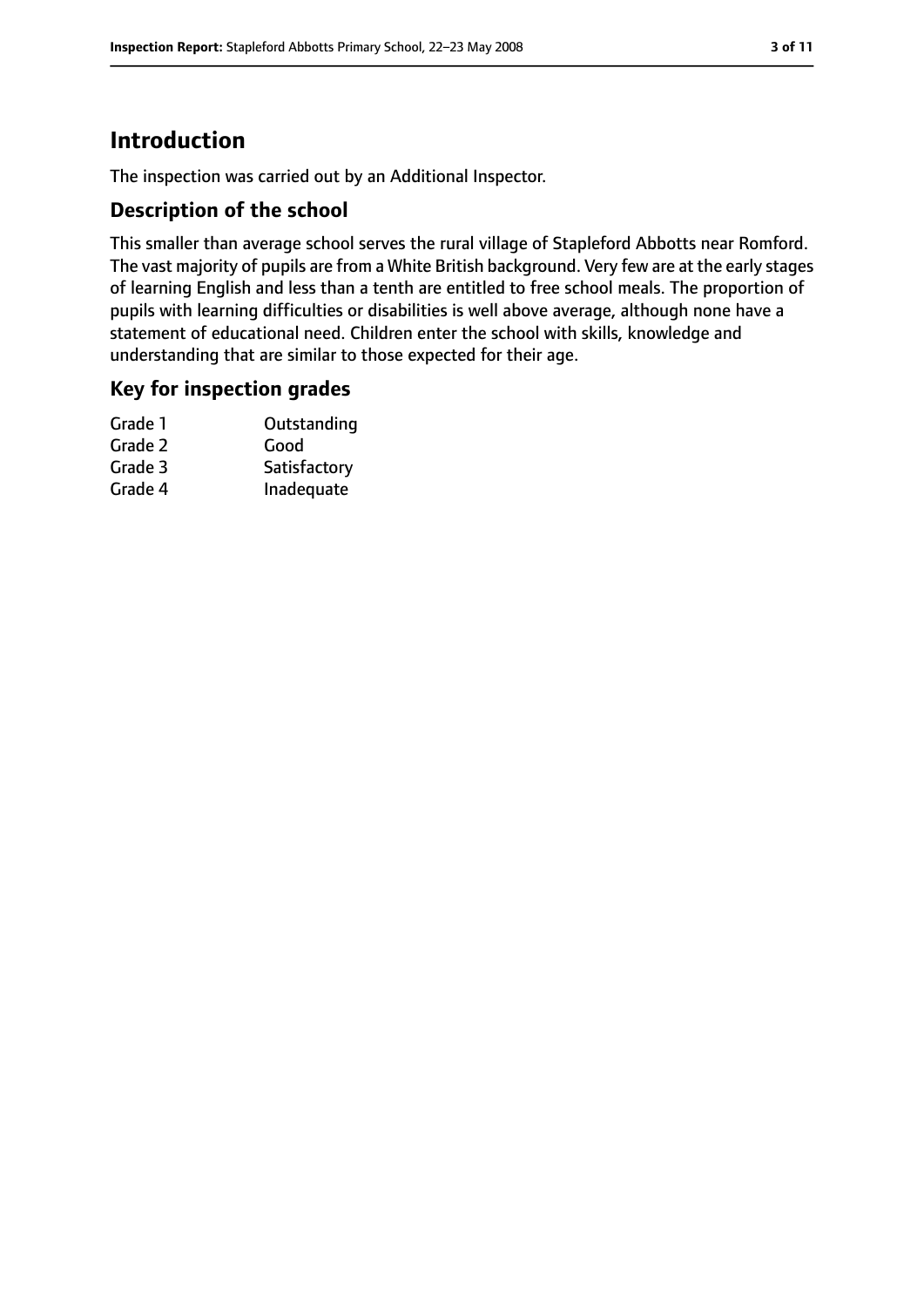# **Overall effectiveness of the school**

#### **Grade: 3**

The school provides pupils with a satisfactory education. It, nonetheless, hassome good features. Pupils learn in a very caring and supportive environment, which enables them to thrive emotionally and socially. As a result, their personal development and well-being are good and their self-esteem is high. They behave well and have good attitudes to learning. However, the school does not yet fully maximise their positive attitudes to ensure they make even better progress during their time in the school. Instead, pupils' attainment varies from year to year and across subjects, such that they make satisfactory progress through the school and achieve average standards at the end of each phase of their learning. This is partly because teaching is only satisfactory and some teachers demonstrate weak subject knowledge. In addition, assessment data is not always being used rigorously enough to identify and eradicate pockets of underachievement.

Parents greatly appreciate the good care, guidance and support provided by the school. The good attention paid to pupils' personal well-being contributes to the caring atmosphere and fosters positive relationships throughout the school. Pupils for example, explain that they can share jokes with the adults. Pupils make an outstanding contribution to the school, local communities and further afield. The curriculum is satisfactory with some good features. Of note isthe very strong focus on promoting healthy lifestyles, particularly through various sports that pupils thoroughly enjoy. Nevertheless, the curriculum does not yet take sufficient account of the needs of the boys or the more able pupils who are not always fulfilling their potential.

The leadership and management of the school are satisfactory. Although leaders at all levels are committed to providing pupils with an education that prepares them well for adulthood, their efforts are not having a strong enough impact on standards and achievement. Despite the regular monitoring of teaching and learning and the collection of useful information about pupils' progress, there are weaknesses in the analysis and use of data. This is leading to inconsistencies in the targets set for year groups in different subjects. While some targets are quite challenging, others are not. In addition, there is a lack of sufficient rigour in using the information gathered to underpin school improvement planning. Governance is satisfactory. Governors carry out their statutory duties adequately and provide good support. However, they do not have a sufficient understanding of the school's data on pupils' attainment and progress in order to challenge the school or hold it to account for its standards.

The school uses its links with external agencies effectively to enrich the curriculum and provide pupils and their families with good support. It has made satisfactory progress in addressing issues raised in the previous inspection and this demonstrates a similar capacity to improve.

#### **Effectiveness of the Foundation Stage**

#### **Grade: 3**

The school provides pupils in the Foundation Stage with effective support, which enables them to settle quickly into school. Pupils develop mature attitudesto learning and demonstrate good self-control. They play and work happily with each other, and are good at following instructions. They generally make satisfactory progress from broadly average starting points and by the end of the Foundation Stage, the majority achieve standards that are in line with national expectations. However, recent staff changes have led to weaknesses in the planning of the curriculum. Currently, the youngest pupils do not have sufficient opportunities to learn through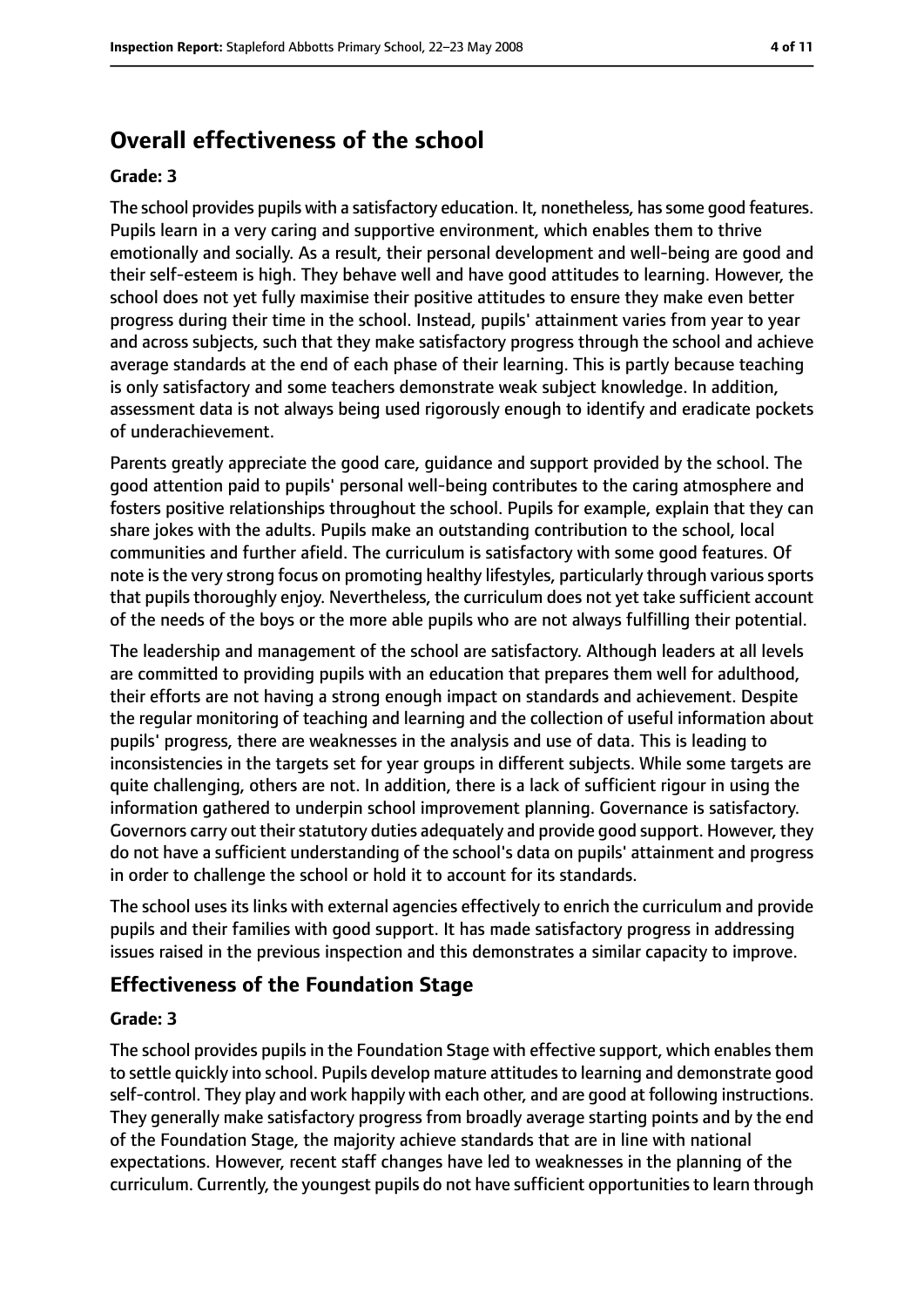play, to develop their creativity and control over the way they move or handle tools and equipment.

#### **What the school should do to improve further**

- Ensure that the Foundation Stage curriculum provides effectively for pupils' physical and creative development.
- Develop strategies to accelerate the progress of boys and the more able pupils.
- Improve teachers' subject knowledge so that teaching is consistently good across each year.
- Improve the analysis of data by school leaders and governors so that assessment information is used more rigorously to direct the focus of school improvement planning.

A small proportion of schools whose overall effectiveness is judged satisfactory but which have areas of underperformance will receive a monitoring visit by an Ofsted inspector before their next section 5 inspection.

# **Achievement and standards**

#### **Grade: 3**

Pupils make satisfactory progress and achieve average standards in reading, writing and mathematics at the end of Key Stages 1 and 2. Although standards in Key Stage 1 dipped significantly in 2007, the intervention strategies put in place for the cohort are significantly accelerating their progress. In response to the last inspection, the school's efforts to improve standards in writing are beginning to have an impact on the achievement of the less able pupils, but not on those who are more able. This is particularly noticeable in Key Stage 2 where standards achieved in 2007 by the more able pupils were much lower in writing than in reading.

All groups of pupils, including the very few who are new to learning English and those with learning difficulties or disabilities, make similar rates of progress through the school. However, boys' attainment is much lower than that of girls and the school does not yet have appropriate strategies in place to address this gap. More able pupils do not always reach the levels of which they are capable.

# **Personal development and well-being**

#### **Grade: 2**

The school'sstrong focus on Christian values promotes pupils'spiritual, moral,social and cultural development, which are good. Pupils are sensitive to each other's needs and are good at looking after each other. They make an excellent contribution to the school and wider community. For example, older pupils support the development of the school's website and produce regular newsletters for other pupils. Pupils frequently raise funds to support school initiatives as well as a children's hospice in England and a school in Malawi. Pupils have a good knowledge of how to stay safe and lead healthy lifestyles. Their satisfactory literacy and numeracy skills and good information and communication technology skills provide a sound foundation forsecondary school life. Attendance is only satisfactory, mainly due to holidays taken during term time by a small, but significant, number of families.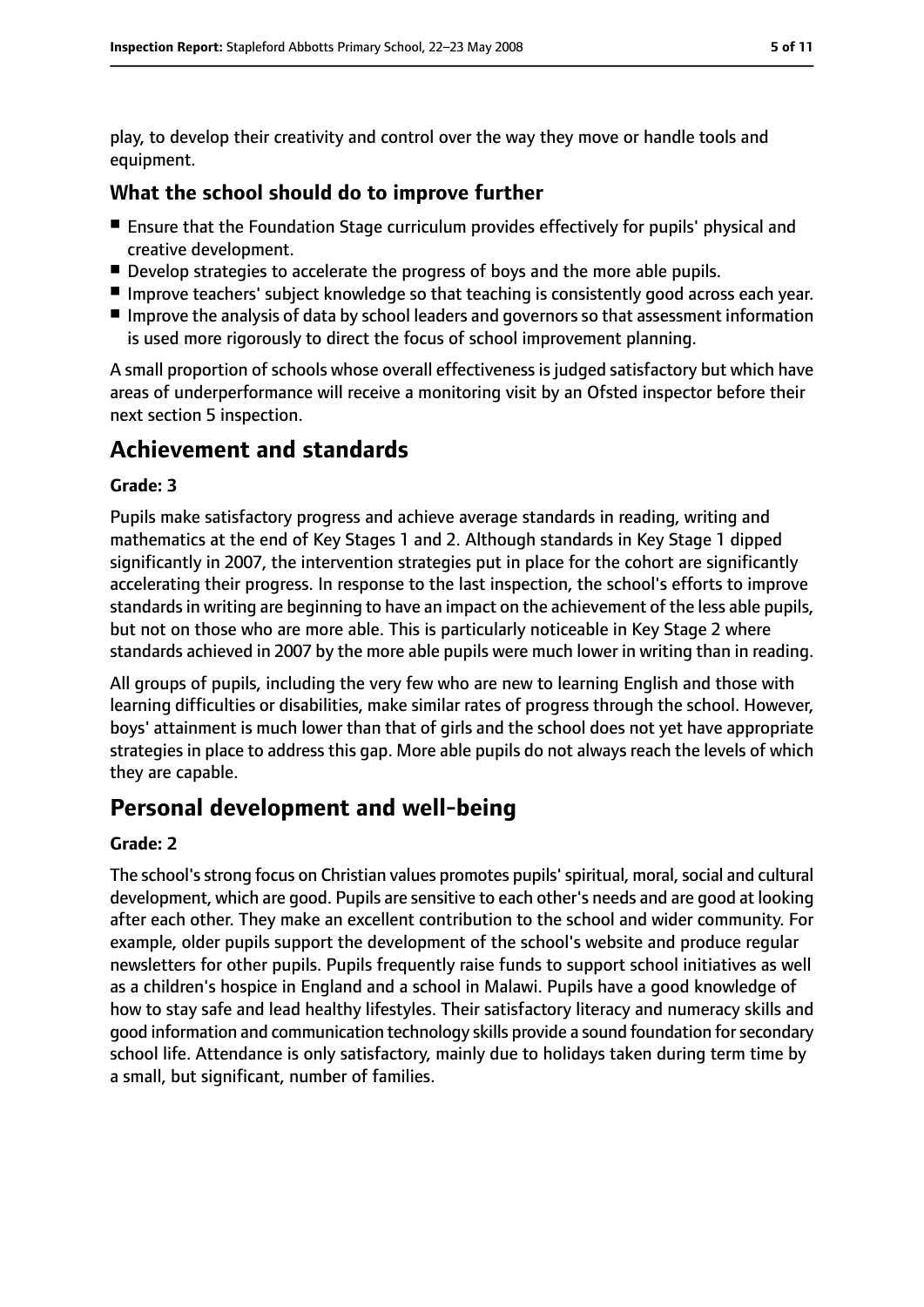# **Quality of provision**

### **Teaching and learning**

#### **Grade: 3**

Some of the teaching is good but it is not consistent enough across the school to enable all pupils to make good progress. There are gaps in some teachers' subject knowledge, which are leading to uneven progress by pupils across subjects in different year groups. Most lessons have clear intended outcomes, which are made explicit to pupils. As a result, pupils understand what is required of them and the majority work studiously to complete their work. Most of the time, pupils are provided with activities which promote enjoyment and increase their engagement in learning. However some activities, for example in writing, border on the mundane and generate high levels of frustration, particularly among boys. Teachers assess pupils' progress regularly but not enough use is made of this information to modify teaching to meet the different learning needs of pupils.

#### **Curriculum and other activities**

#### **Grade: 3**

The curriculum is satisfactory overall, although some aspects are good. It makes a good contribution to pupils' personal development and well-being, particularly through the strong focus on healthy lifestyles and personal responsibility. Provision for sports is strong with specialist tuition from coaches. This, together with the wide range of sports clubs on offer, enable pupils to achieve well in physical education and in swimming. Pupils also enjoy learning Spanish. The themed curriculum days provide opportunities for the pupils to link their knowledge across different subjects through group projects and tasks.

Despite its strengths, the curriculum is not yet enabling boys to close the achievement gap between them and the girls. The school is providing additional programmes to challenge the more able pupils, although this is only at an early stage of development.

#### **Care, guidance and support**

#### **Grade: 2**

Pupils appreciate the genuine care from adults and return it with affection. Without reservation, pupils indicate that they like school because of their teachers and the support they receive. Parents echo the views that pupils are happy in school. Procedures for safeguarding pupils' welfare are appropriate. The school's very clear expectations of behaviour promote an orderly and safe environment. Behaviour is good and the few incidents of bullying are dealt with promptly and to the satisfaction of most of the pupils and their parents. Academic guidance is good. There are good systems for tracking pupils' progress and pupils have individual targets. Pupils are provided with regular and positive feedback about how well they are doing and this promotes their self-esteem. However, the feedback does not always point pupils towards the specific skills they need to improve to reach their target. The school works effectively with a range of external agencies and local schools to provide pupils including those with learning difficulties or disabilities with good support. It maximises these links to provide extended services such as family and adult learning programmes to pupils and their families.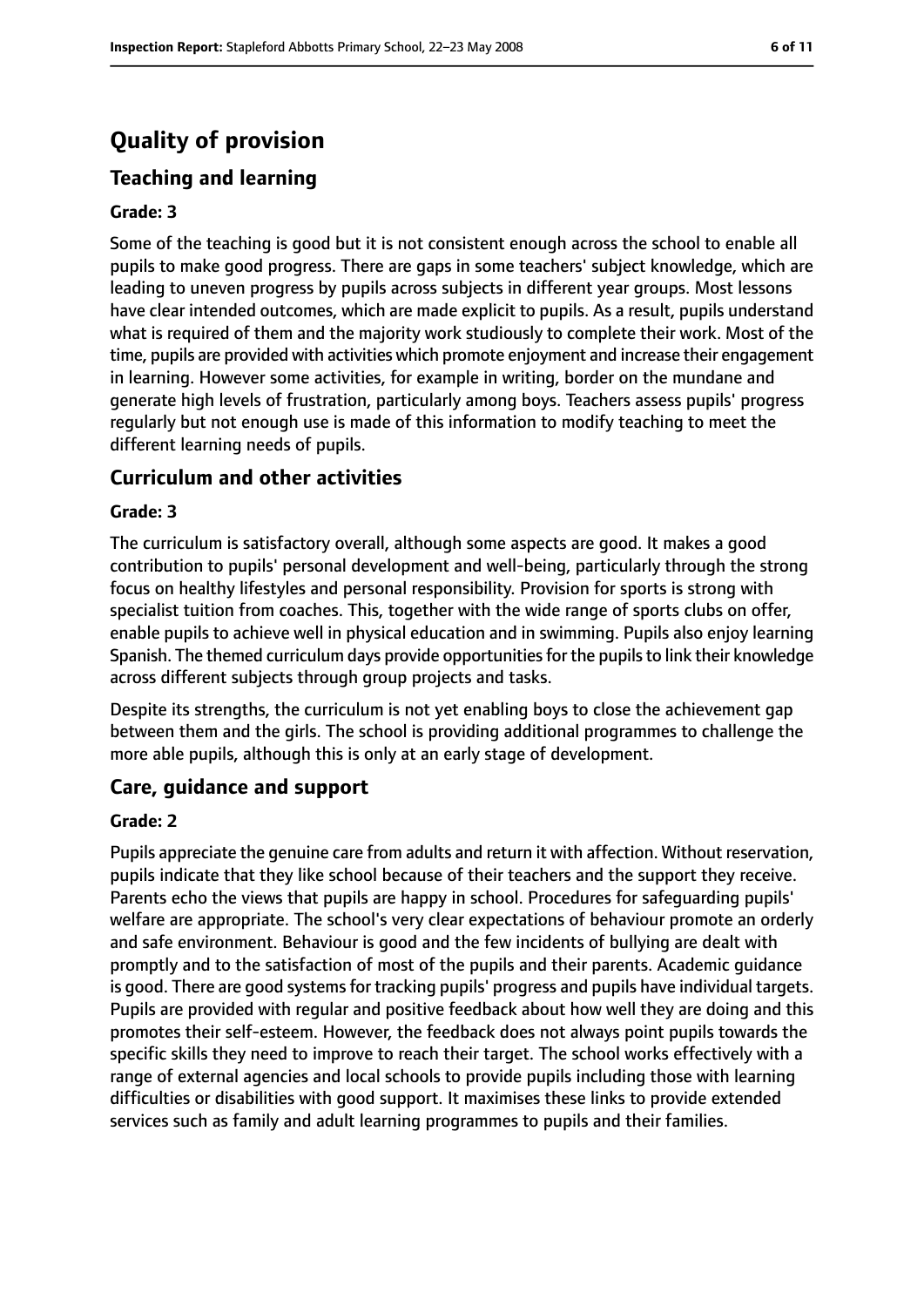# **Leadership and management**

#### **Grade: 3**

The headteacher is highly committed to the school and well respected by parents. The secondment of the deputy headteacher has resulted in temporary changes to staffing and leadership roles, not all of which are working effectively to meet pupils' needs. Leaders regularly collect useful data about pupils' progress but they do not use it effectively enough to identify key weaknesses in skills. This has masked issues such as the underachievement of some of the more able pupils and the lower attainment of boys. Consequently, target setting for year groups is not helping to drive up standards fast enough because it does not always take full account of pupils' potential or previous underachievement.

Governors provide good support and work closely with staff. However, they do not have a strong enough understanding of achievement data to be able to challenge leaders effectively. Subject leaders have become more involved in monitoring since the last inspection. This is helping school leaders to develop a satisfactory overview of many of the key strengths and areas for development. Nonetheless, the weaknesses in data analysis mean that school improvement plans are not focussed sharply enough on improving outcomes of pupils.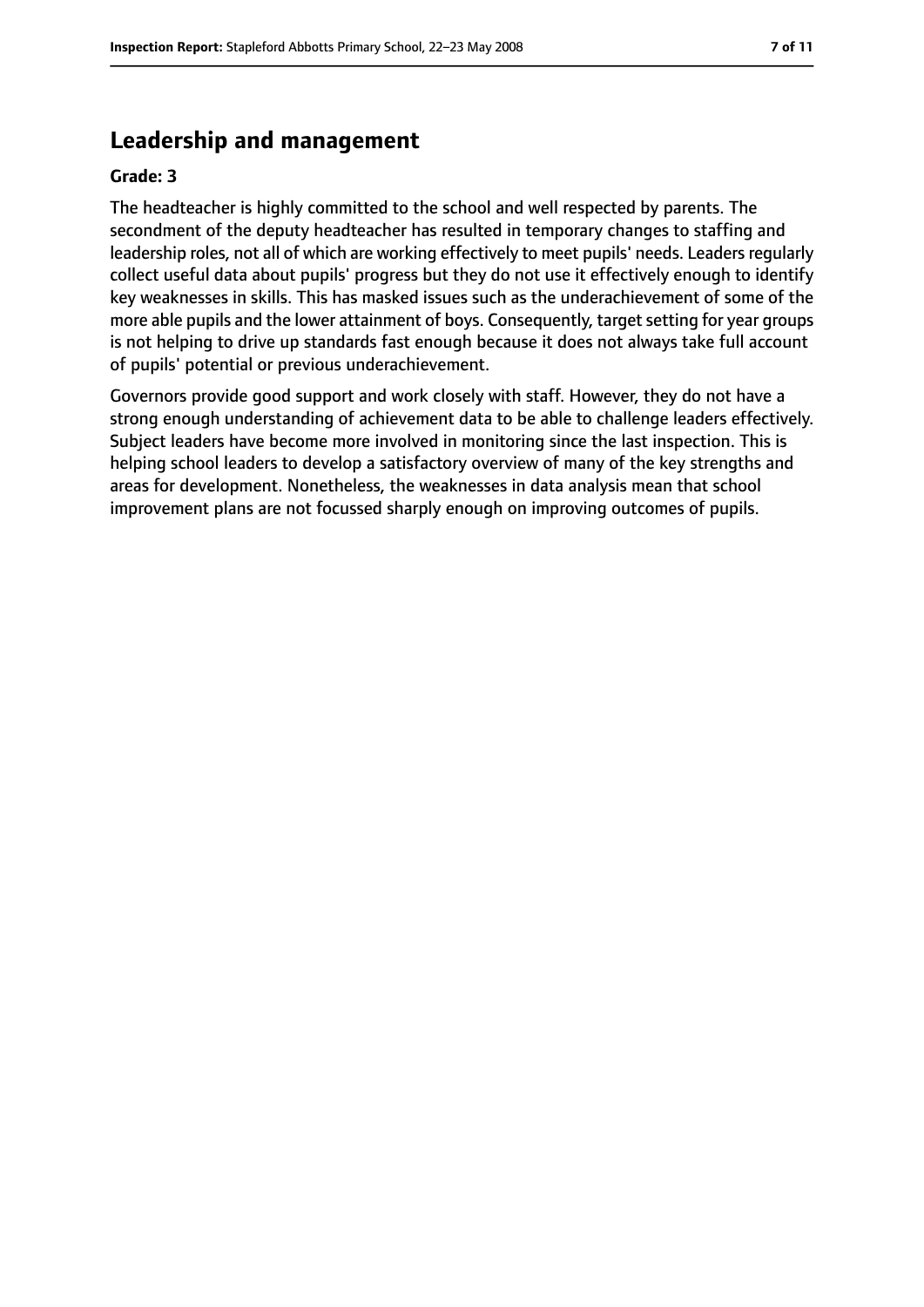**Any complaints about the inspection or the report should be made following the procedures set out in the guidance 'Complaints about school inspection', which is available from Ofsted's website: www.ofsted.gov.uk.**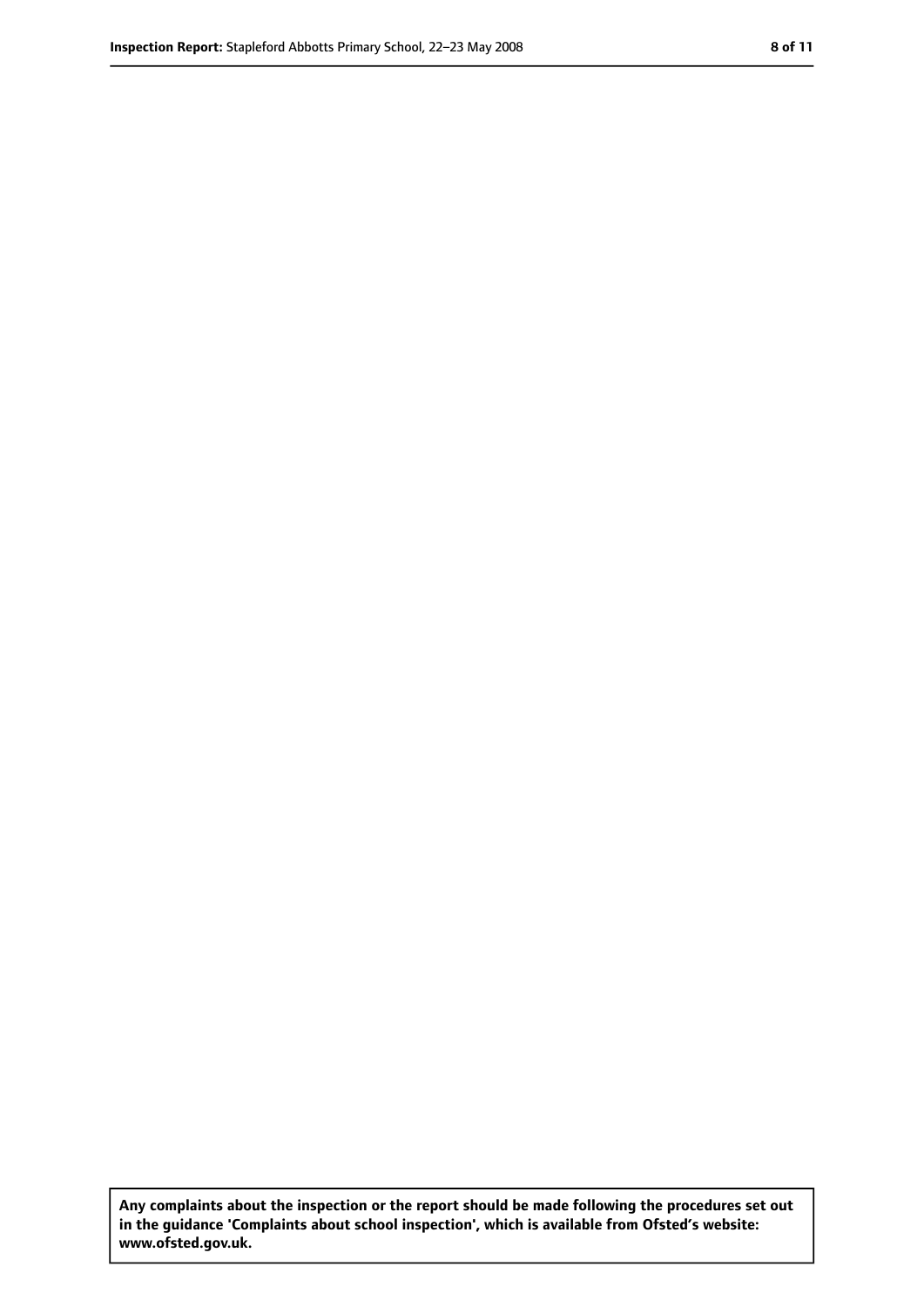# **Inspection judgements**

| $^{\backprime}$ Key to judgements: grade 1 is outstanding, grade 2 good, grade 3 satisfactory, and | <b>School</b>  |
|----------------------------------------------------------------------------------------------------|----------------|
| arade 4 inadeguate                                                                                 | <b>Overall</b> |

## **Overall effectiveness**

| How effective, efficient and inclusive is the provision of education, integrated<br>care and any extended services in meeting the needs of learners? |     |
|------------------------------------------------------------------------------------------------------------------------------------------------------|-----|
| Effective steps have been taken to promote improvement since the last<br>inspection                                                                  | Yes |
| How well does the school work in partnership with others to promote learners'<br>well-being?                                                         |     |
| The effectiveness of the Foundation Stage                                                                                                            |     |
| The capacity to make any necessary improvements                                                                                                      |     |

#### **Achievement and standards**

| How well do learners achieve?                                                                               |  |
|-------------------------------------------------------------------------------------------------------------|--|
| The standards <sup>1</sup> reached by learners                                                              |  |
| How well learners make progress, taking account of any significant variations between<br>groups of learners |  |
| How well learners with learning difficulties and disabilities make progress                                 |  |

### **Personal development and well-being**

| How good is the overall personal development and well-being of the<br>learners?                                  |  |
|------------------------------------------------------------------------------------------------------------------|--|
| The extent of learners' spiritual, moral, social and cultural development                                        |  |
| The extent to which learners adopt healthy lifestyles                                                            |  |
| The extent to which learners adopt safe practices                                                                |  |
| How well learners enjoy their education                                                                          |  |
| The attendance of learners                                                                                       |  |
| The behaviour of learners                                                                                        |  |
| The extent to which learners make a positive contribution to the community                                       |  |
| How well learners develop workplace and other skills that will contribute to<br>their future economic well-being |  |

### **The quality of provision**

| How effective are teaching and learning in meeting the full range of the<br>learners' needs?          |  |
|-------------------------------------------------------------------------------------------------------|--|
| How well do the curriculum and other activities meet the range of needs<br>and interests of learners? |  |
| How well are learners cared for, guided and supported?                                                |  |

#### **Annex A**

 $^1$  Grade 1 - Exceptionally and consistently high; Grade 2 - Generally above average with none significantly below average; Grade 3 - Broadly average to below average; Grade 4 - Exceptionally low.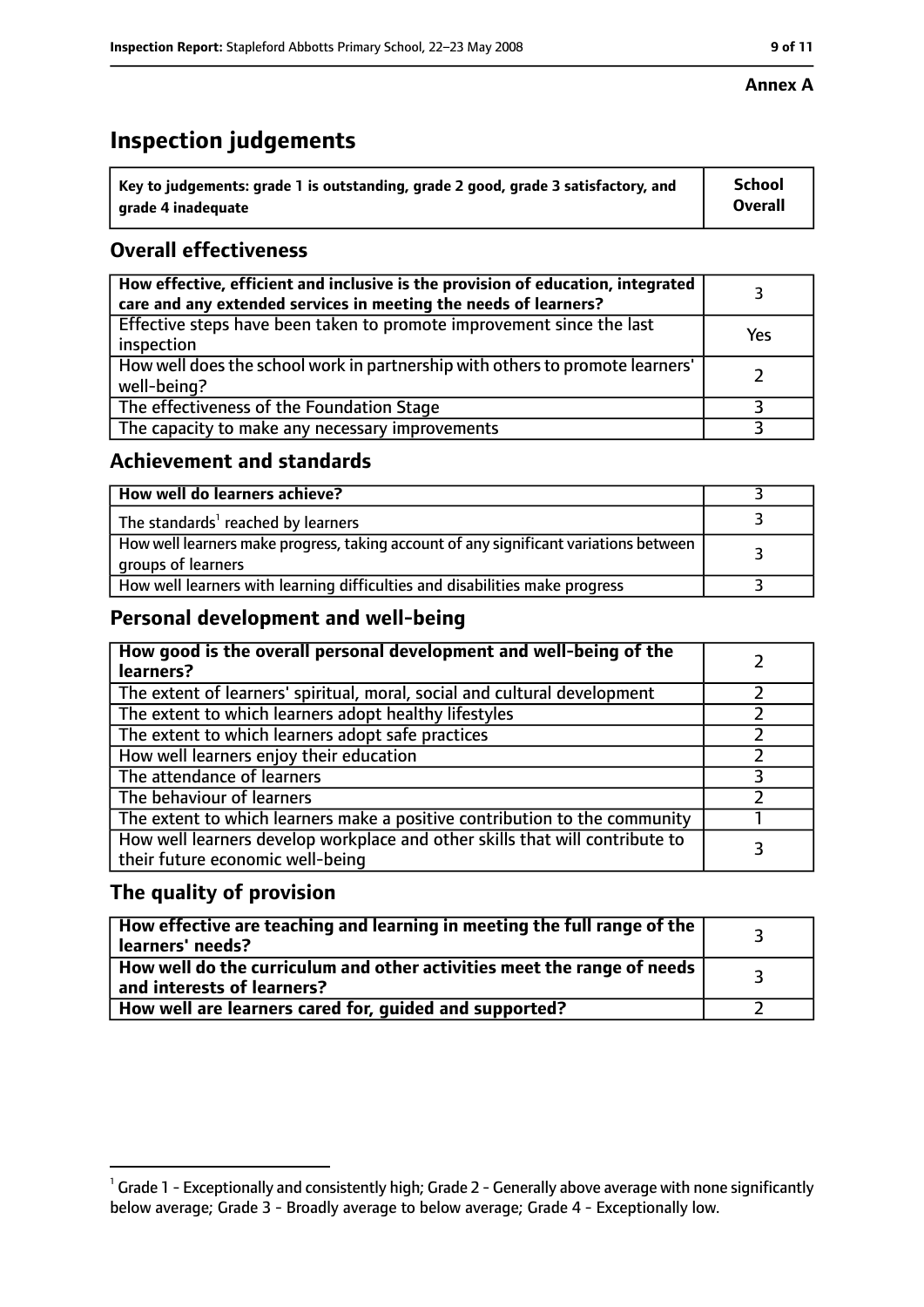# **Leadership and management**

| How effective are leadership and management in raising achievement<br>and supporting all learners?                                              | 3   |
|-------------------------------------------------------------------------------------------------------------------------------------------------|-----|
| How effectively leaders and managers at all levels set clear direction leading<br>to improvement and promote high quality of care and education |     |
| How effectively leaders and managers use challenging targets to raise standards                                                                 | 3   |
| The effectiveness of the school's self-evaluation                                                                                               |     |
| How well equality of opportunity is promoted and discrimination tackled so<br>that all learners achieve as well as they can                     | 3   |
| How effectively and efficiently resources, including staff, are deployed to<br>achieve value for money                                          | 3   |
| The extent to which governors and other supervisory boards discharge their<br>responsibilities                                                  | 3   |
| Do procedures for safequarding learners meet current government<br>requirements?                                                                | Yes |
| Does this school require special measures?                                                                                                      | No  |
| Does this school require a notice to improve?                                                                                                   | No  |